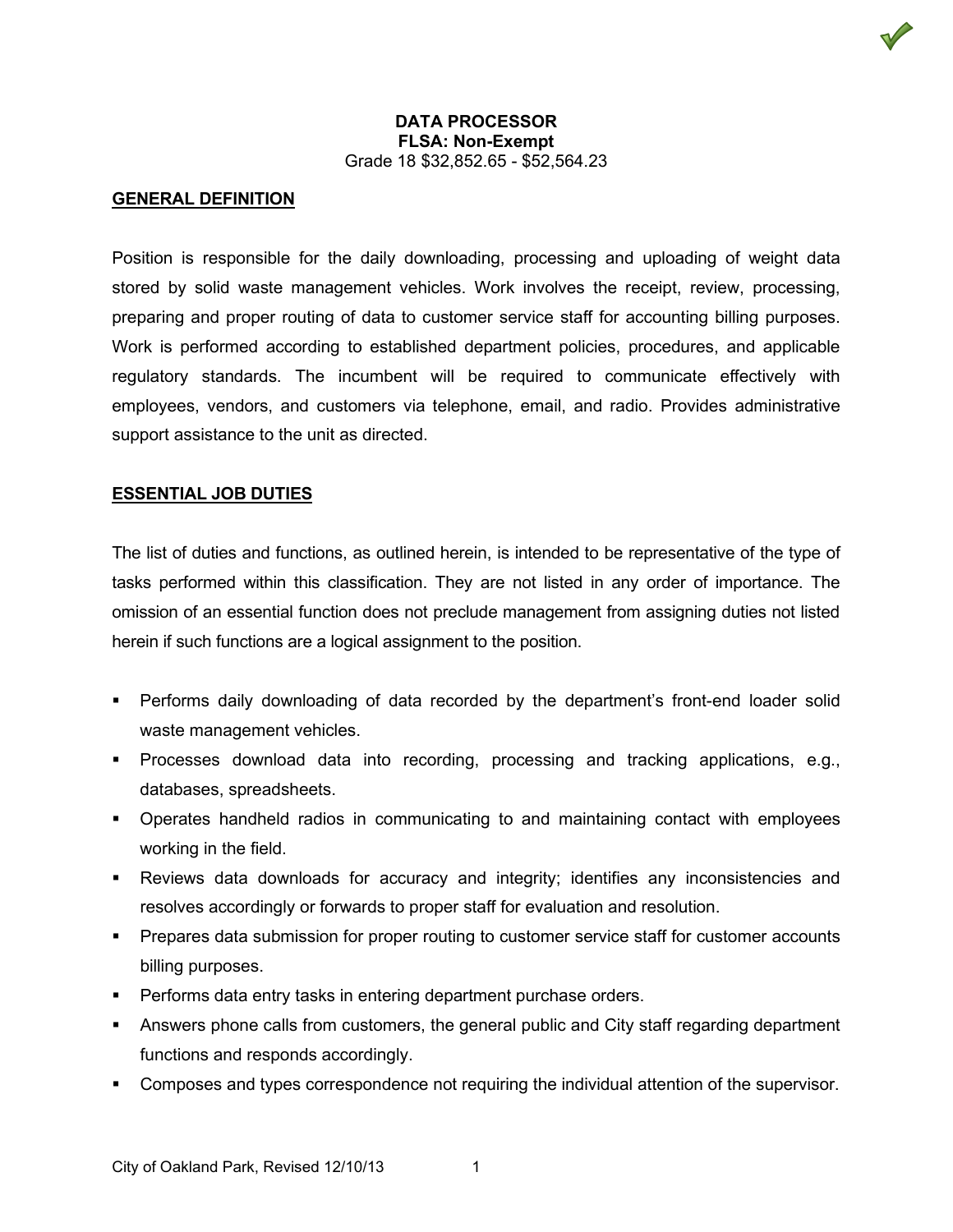### **DATA PROCESSOR FLSA: Non-Exempt** Grade 18 \$32,852.65 - \$52,564.23

- Establishes and maintains effective working relationships with internal customers, external entities, coworkers, management, and the public in a courteous and professional manner.
- Conforms with and abides by all regulations, policies, work procedures, and instructions.

## **KNOWLEDGE, SKILLS & ABILITIES**

- Considerable knowledge of customer service and accounts maintenance processes, practices, and procedures.
- Considerable knowledge of data processing standards with respect to data entry, data analysis, and data integrity.
- Considerable knowledge of current office technologies, standard office practices, personal computers, and related peripheral equipment.
- Considerable knowledge of current software technologies applicable to the work, e.g., database applications, spreadsheet software, word processors.
- A strong customer service orientation in work and communication with coworkers, management, external customers, and the general public.

# **MINIMUM ACCEPTABLE EDUCATION, TRAINING & EXPERIENCE**

High school diploma or GED Certificate, with 2 years experience in a customer service environment that includes high volume customer service and data processing, with general familiarity and experience in operating personal computers and related peripheral equipment; specific experience in database and spreadsheet applications; or an equivalent combination of education, training, and experience.